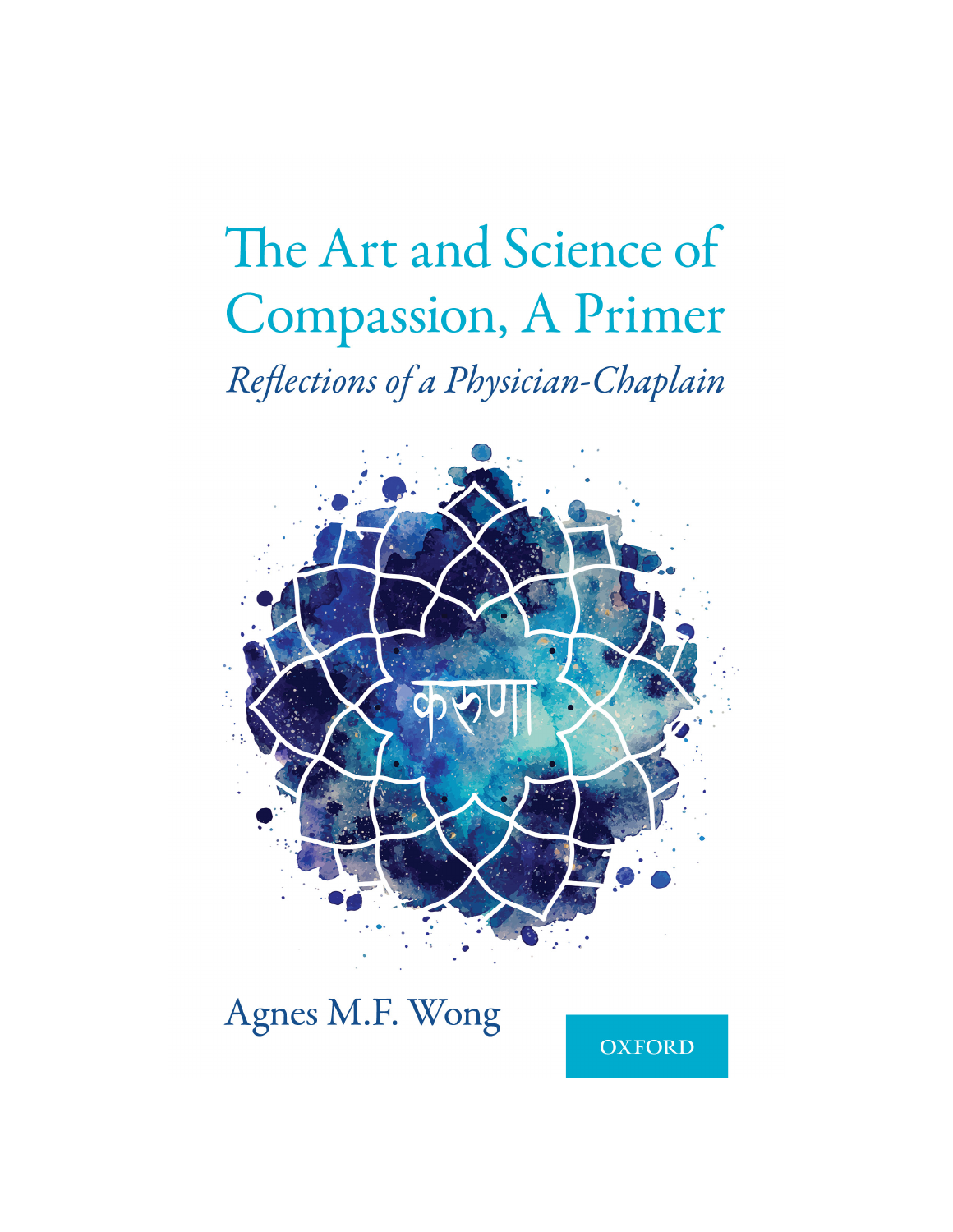### Preface

#### **What Is This Book About?**

Compassion is a core value in healthcare. A recent survey shows that 85% of patients and 91% of doctors value compassion, making it the most important principle in healthcare.<sup>1</sup> However, terms like "compassion," "empathy," and "sympathy" have been used interchangeably in common parlance, and their definitions vary in the literature. This semantic and conceptual confusion has important implications for clinical practice, medical education, and research. In addition, while medical schools offer courses on communication skills, patient– physician relationships, and social determinants of health, compassion is inconsistently taught, valued, and measured,<sup>2</sup> partly because of the lack of a standard curriculum that covers the full gamut of this construct, from conceptual to experiential.

This book is designed as a short, "all-in-one" introductory text that covers the full spectrum of compassion, from the evolutional, biological, behavioural, and psychological, to the social, philosophical, and spiritual. Written with busy trainees, clinicians, and educators in mind, it aims to address the following questions concisely: What is compassion? Is it an emotion, a motivation, or is it multidimensional? Is it innate or a trainable skill? What do different scientific disciplines, including neuroscience, tell us about compassion? Why is "compassion fatigue" a misnomer? What are the obstacles to compassion? Why are burnout, moral suffering, and bullying so rampant in healthcare? Why does compassion decrease during medical training? And, finally, what does it take to cultivate compassion? It is my hope that by providing readers with a solid conceptual framework, the materials presented here will inspire, reinforce, and integrate with the experiential component of compassion that requires diligent cultivation, training, and practice.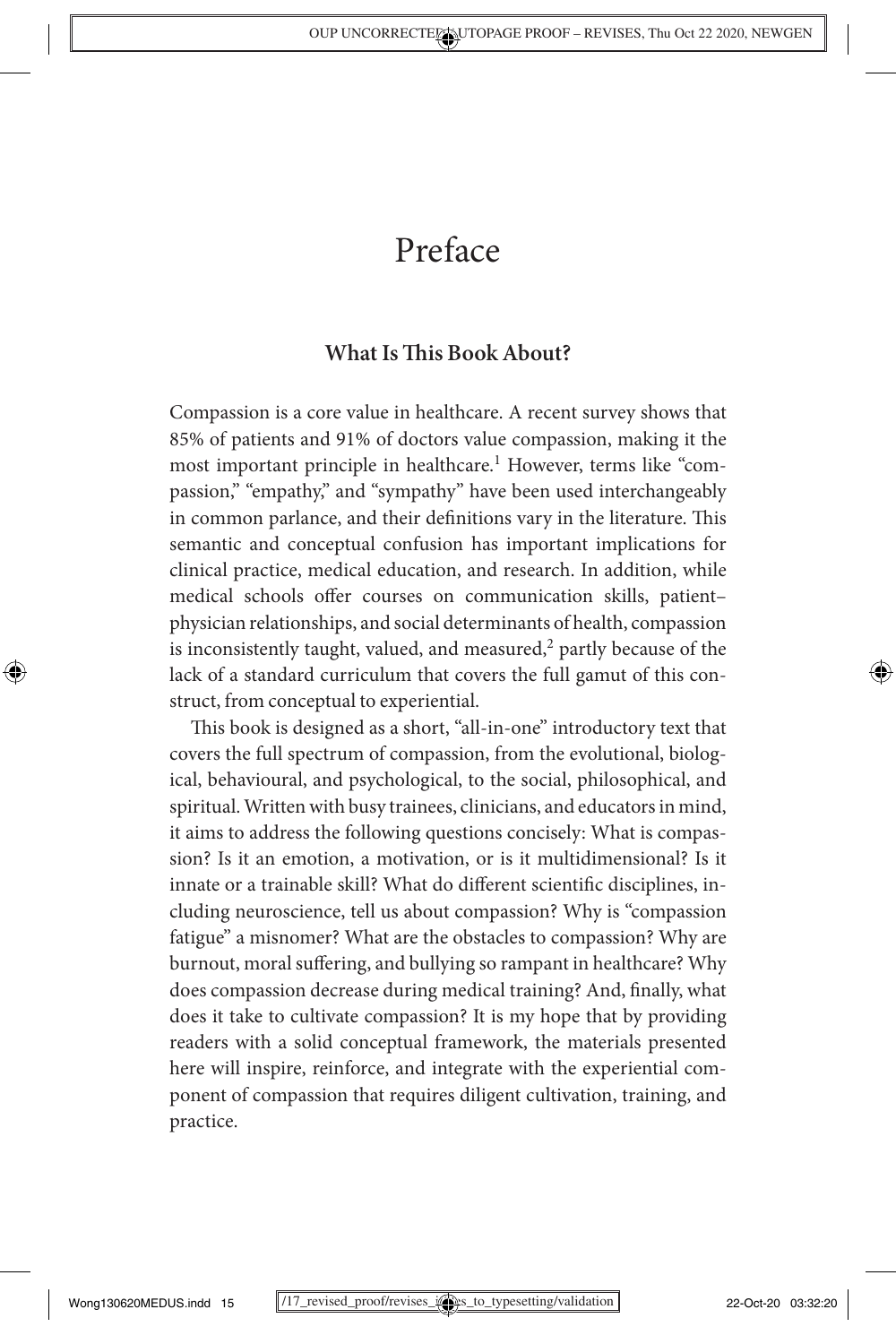#### **Why Did I Write This Book?**

I am a physician, scientist, and educator. I work in a tertiary/quaternary pediatric hospital and am a professor in a major academic centre in North America. I once thought that I lived a very fulfilling life: providing the best care to children and their families through direct patient work, generating exciting new medical knowledge through research, and nurturing new generations of physicians and scientists through teaching, as well as serving my colleagues, hospital, university, and the larger healthcare system through various leadership positions.

With my drive, determination, and work ethic, I ascended the academic ladder rapidly, being promoted from assistant, to associate, and then to full professor in fewer than 10 years. I was named a highly coveted endowed Chair at the relatively young age of 40. When I was 45, I became the Chief of Ophthalmology in my hospital and the Vice Chair of Research in my university department. I held multiple prestigious research grants simultaneously for many years, published extensively in top journals in my field, and directed a large laboratory that hired many scientists, engineers, technicians, and students. I travelled around the world on a regular basis, giving keynote speeches and named lectureships, along with being a visiting professor. I received numerous accolades for my research and teaching endeavours. I felt that I was truly blessed because I would not have accomplished all these without the unyielding support of a loving husband and two adorable sons. Many would say I had reached the pinnacle of success as a physicianscientist while at the same time achieving a very fine work–life balance.

But these accomplishments were not enough. I strived to advance upward by pursuing a degree in Master of Business Administration while managing a full workload. Then, something completely unexpected happened. I developed a hearing loss in one ear, 4 years ago, at age 48. The worst part of it was a constant, 24/7, non-stop ringing in my ear. I could not rest, I could not sleep, I could not have a moment of peace and quiet. I was treated with steroid injections into my ear. I was also put on oral steroids. Not only did they not help, I developed suicidal thoughts which frightened me to the core. When all Western treatment options were exhausted, my doctor covertly told me that he did not want to see me anymore. I felt abandoned, desperate, and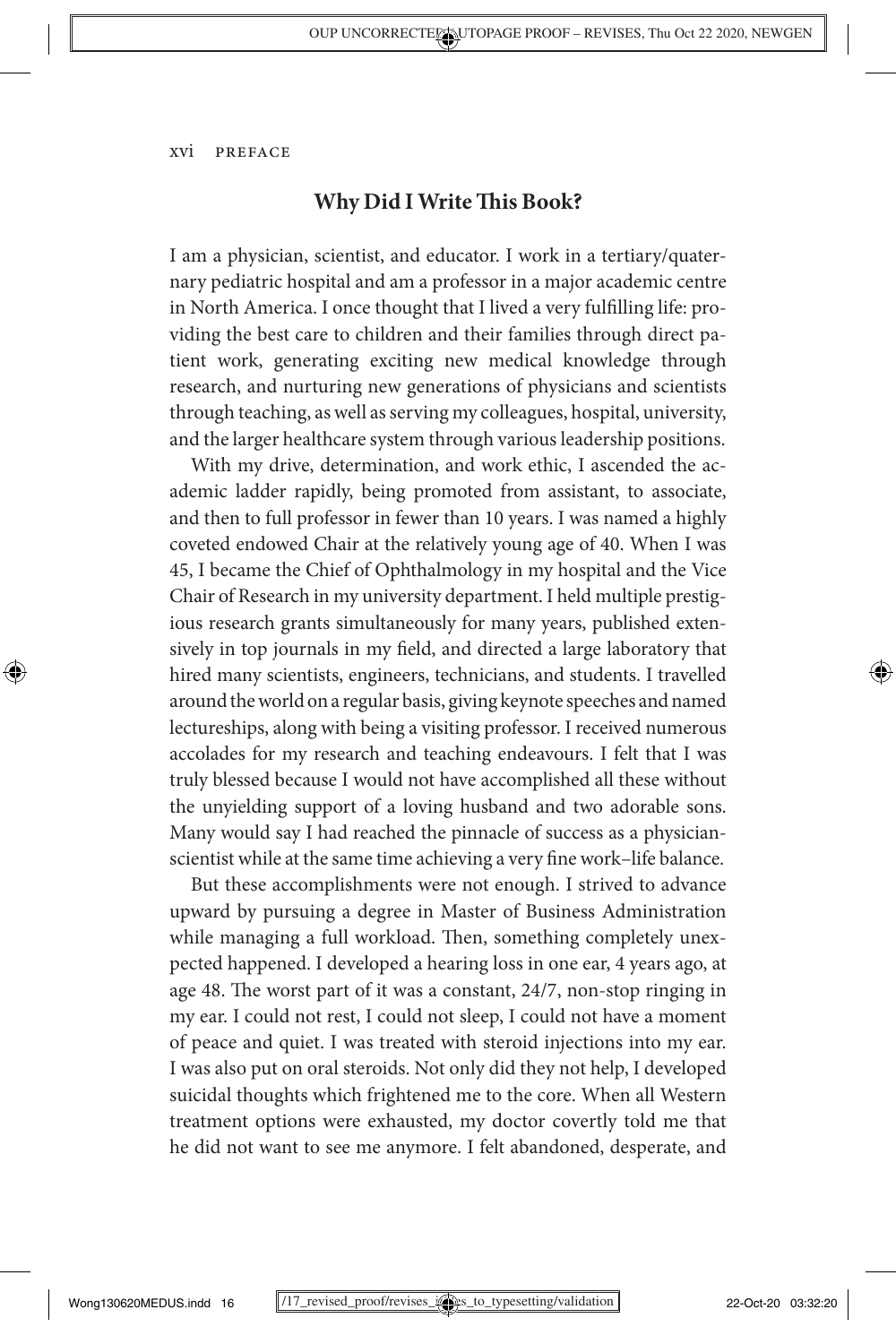hopeless inside. But, on the outside, I put on a brave face and continued to carry out all of my duties, pretending that I could endure all of these challenges with my usual determination and perseverance.

As I suffered deeply inside, I began to see clearly all the sufferings around me. I realized that, despite many successes, our satisfaction seems to be short-lived—very soon it diminishes, and we find ourselves wanting more. At times, we become unhappy because we don't get what we want, or we get what we don't want, or we worry about things not going our way. As I looked around, I felt deeply the stress that my co-workers experience every day from an excessive workload, the agony that we face when making complex and difficult decisions, the moral distress that we witness in the workplace, the tugging at our hearts from our family and relationships as we juggle multiple competing demands, and, ultimately, the suffering that we all have to confront through sickness, old age, and the inevitable demise of our loved ones and eventually our own self.

I started to see more and more vividly the cycles of stress and anxiety that we all encounter, as well as how my own reactivity contributes to these cycles of negativity that affect not only myself but also everyone around me. I began to realize clearly that our well-being does not come from achieving, acquiring, and accumulating. While there is nothing inherently wrong with the rewards that come from hard work, the pitfalls of success come when maintaining these privileges in my case, a successful medical practice, prestigious academic titles and honours, an esteemed social status, big house, nice car, exotic vacations—become an obligation. At a certain point in time, the pursuit of material possessions, pleasures, praise, and recognition makes life feel hollow. Without awareness and the courage to look deeply or make changes, we may work harder and accumulate more only to find that the happiness and deep fulfilment that we long for remain elusive.

I began to realize that true happiness can come only by examining what's inside, by investigating the relationship between the external world and our inner self, and by changing our habitual patterns in response to our thoughts, feelings, and emotions. After a very long period of reflection—the dark night of my soul\*—I decided to pursue

<sup>\*</sup> This phrase originates from a poem by St. John of the Cross (1542–1591), a Spanish Carmelite monk and mystic, whose best known work *Noche Oscura del Alma* is translated as "The Dark Night of the Soul."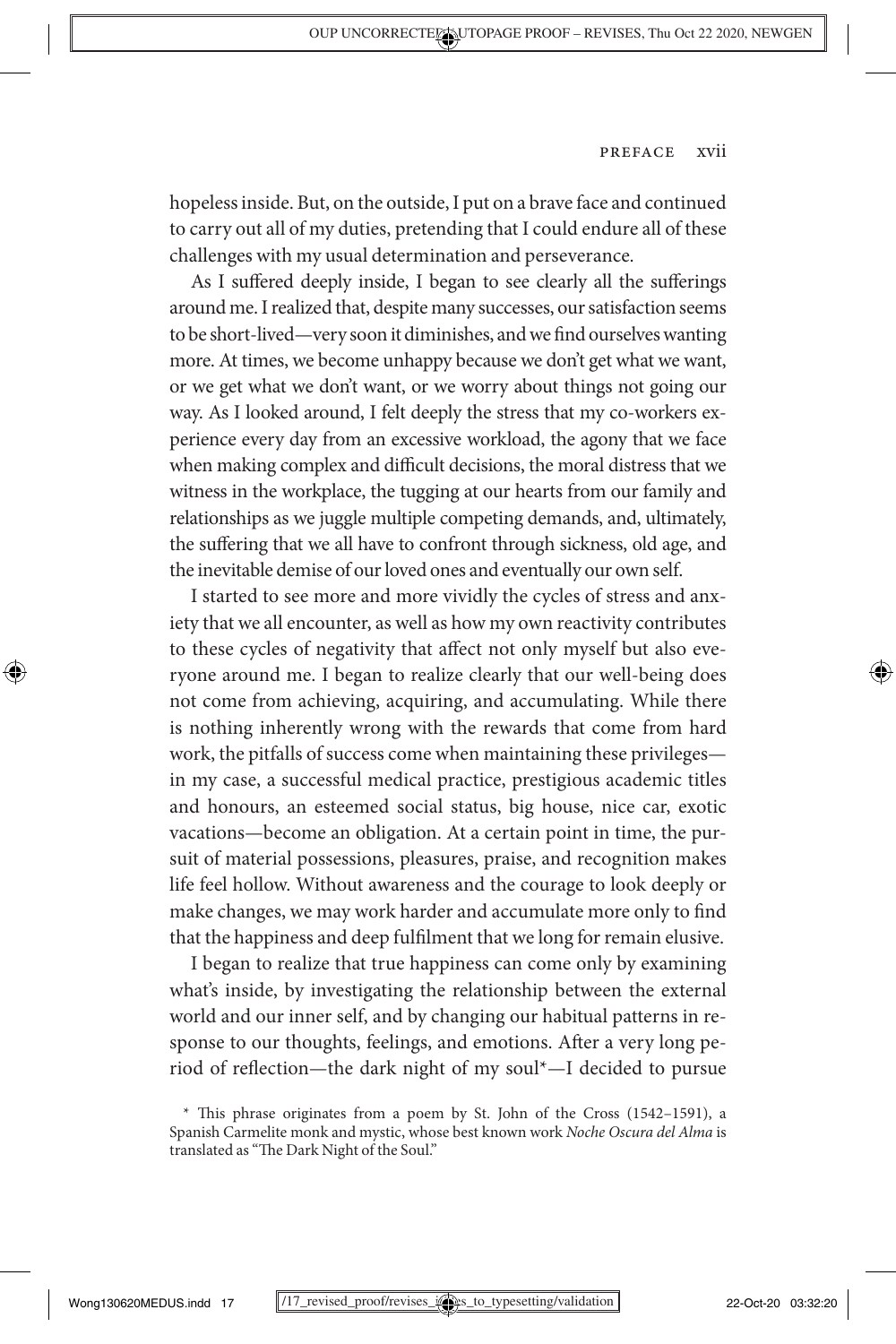a different path and do the unthinkable. I stepped down from all the leadership positions before completing my terms. I closed my laboratory. I turned part-time. However, my heart was torn because all of these radical changes were incompatible with my deeply ingrained ambition, competitiveness, and perfectionism. Going through these changes felt like a career suicide, an existential crisis, a mini-death. I kept thinking: What will people think of me? Am I disappointing my hospital staff? How could I be so irresponsible by abandoning many long-time employees whose livelihoods depend on me? Will I ever be trusted again? Am I setting a bad example for my kids and trainees by being a "quitter"? Are the many years of training and the experiences that I have accumulated to finally become a highly specialized expert going to waste? What will be the financial implications? Confronting these questions was painful, heart-rending, and frightening. Unknown to me, my identity, self-worth, and sense of purpose had been wrapped up completely with my roles, titles, and external validation. I asked myself: Who am I *really*, and what should I do next? I knew deep inside that I must commit to my decision no matter how raw, excruciating, and harrowing the process was.

I began by looking at what I enjoyed most. I realized that what has brought me the most joy was meeting people, listening to them, and serving them in whatever way I could. I also recognized that I have been increasingly drawn to the spiritual needs of the dying, having witnessed and been immersed in some truly life-changing, genuinely human, and amazingly enriching experiences while caring for my dying father, mother-in-law, and mentors. At the same time, I have been practising mindfulness for several years, which has helped me to be stronger, calmer, and more opened to new perspectives. I wanted to delve deeper into its roots that originate in Buddhist traditions. Out of these considerations, I resolved to pursue chaplaincy training with Roshi Joan Halifax,† so that I could hone my skills to serve others and explore how to care for the dying while at the same time deepen my spiritual practice.

<sup>†</sup> The term "Roshi" is a respectful honorific to a precious teacher or a master in the Zen tradition.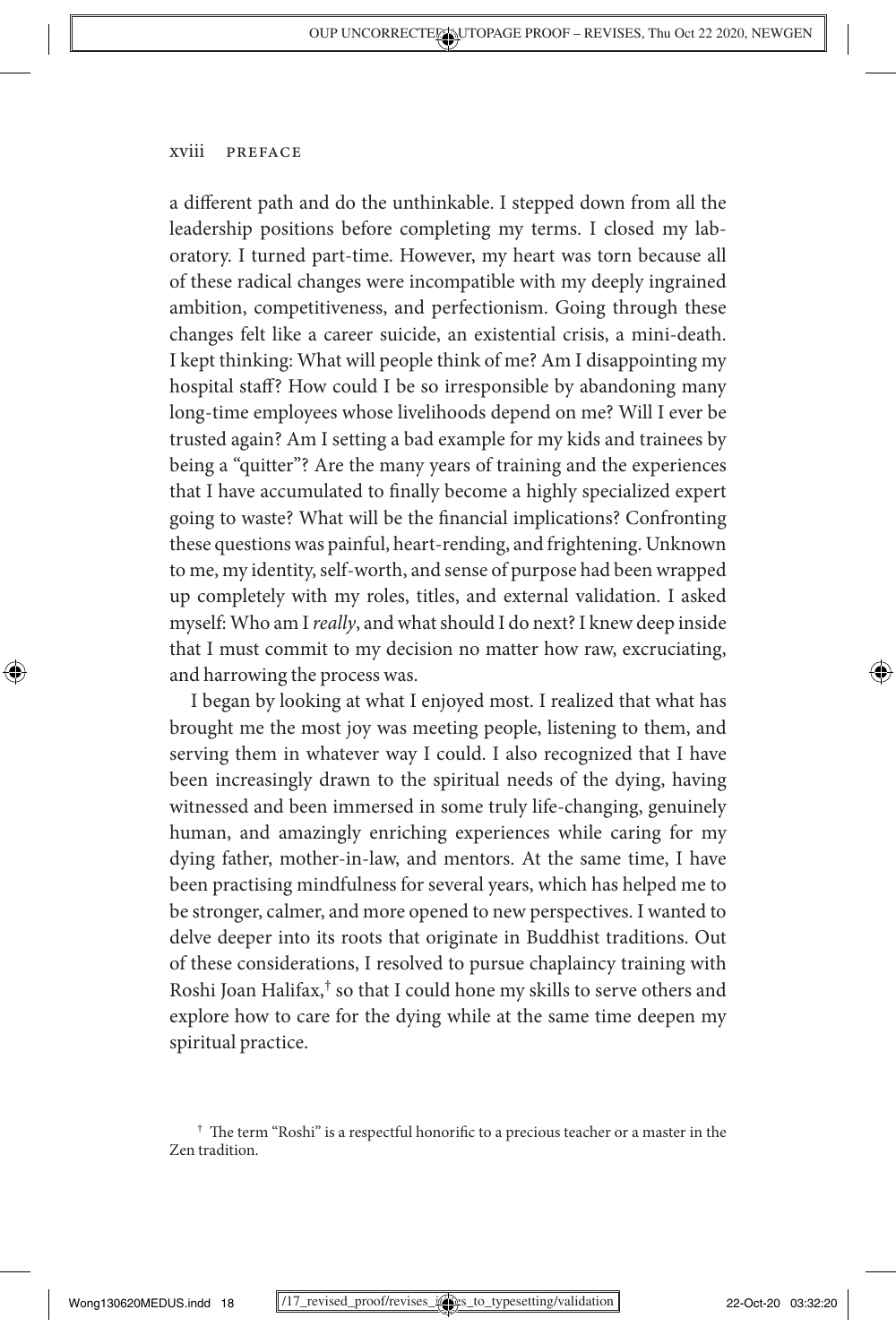Chaplaincy training has been a deeply healing and transformative experience. I now realize that I must touch deeply into my own pain and sorrow so that I can look clearly into the underlying causes of the inherent unsatisfactoriness of our conventional lives. From a visceral appreciation of the universality of suffering, a deep motivation was aroused in me: to lead an awakened life with integrity, courage, and wholehearted practice, to alleviate the miseries of all beings, and to touch the true nature of reality. Learning to embrace not knowing, to bear witness to the joys and pain of life, and to discern what is the most skilful action at each moment has been challenging and yet, paradoxically, deeply grounding and nourishing. I can now see acutely that my earlier notion of service, though noble and well-meant, was based on many previously hidden, naïve, and incomplete assumptions and orientations. It was based on the concept of "fixing" what is broken and "helping" what is weak from a position of being better and stronger, rather than coming from a deep inner place of humility to serve life as whole.<sup>‡</sup> I also notice, despite the best intention to serve, how quickly, easily, and furtively my ego slips in for its own gratification.

Chaplaincy training has brought me to many unanticipated, uncharted, yet remarkable territories. Working as a hospice volunteer in the community, I came to know a "dying" young woman with a malignant brain tumour. She had been given less than a year but continued to live for another decade. I feel that I have come full circle. As a neuro-ophthalmologist, I see patients with brain tumours regularly, monitoring their visual and neurologic functions. I have rarely paused, if ever, to imagine what living a life with multiple handicaps, uncertainties, and imminent threats of death feels like. At the same time, the strength, resilience, and wisdom this young woman revealed have given me a new appreciation of the mystery and sacredness of living and dying.

Through serendipity, I have also become a volunteer in a prison, working with inmates on a weekly, one-on-one basis. It is truly an

<sup>‡</sup> I learned the differences between helping, fixing, and serving from Dr. Rachel Naomi Remen who wrote: "Helping, fixing, and serving represent three different ways of seeing life. When you help, you see life as weak. When you fix, you see life as broken. When you serve, you see life as whole. Fixing and helping may be the work of the ego, and service the work of the soul" (*Shambhala Sun*, September 1999).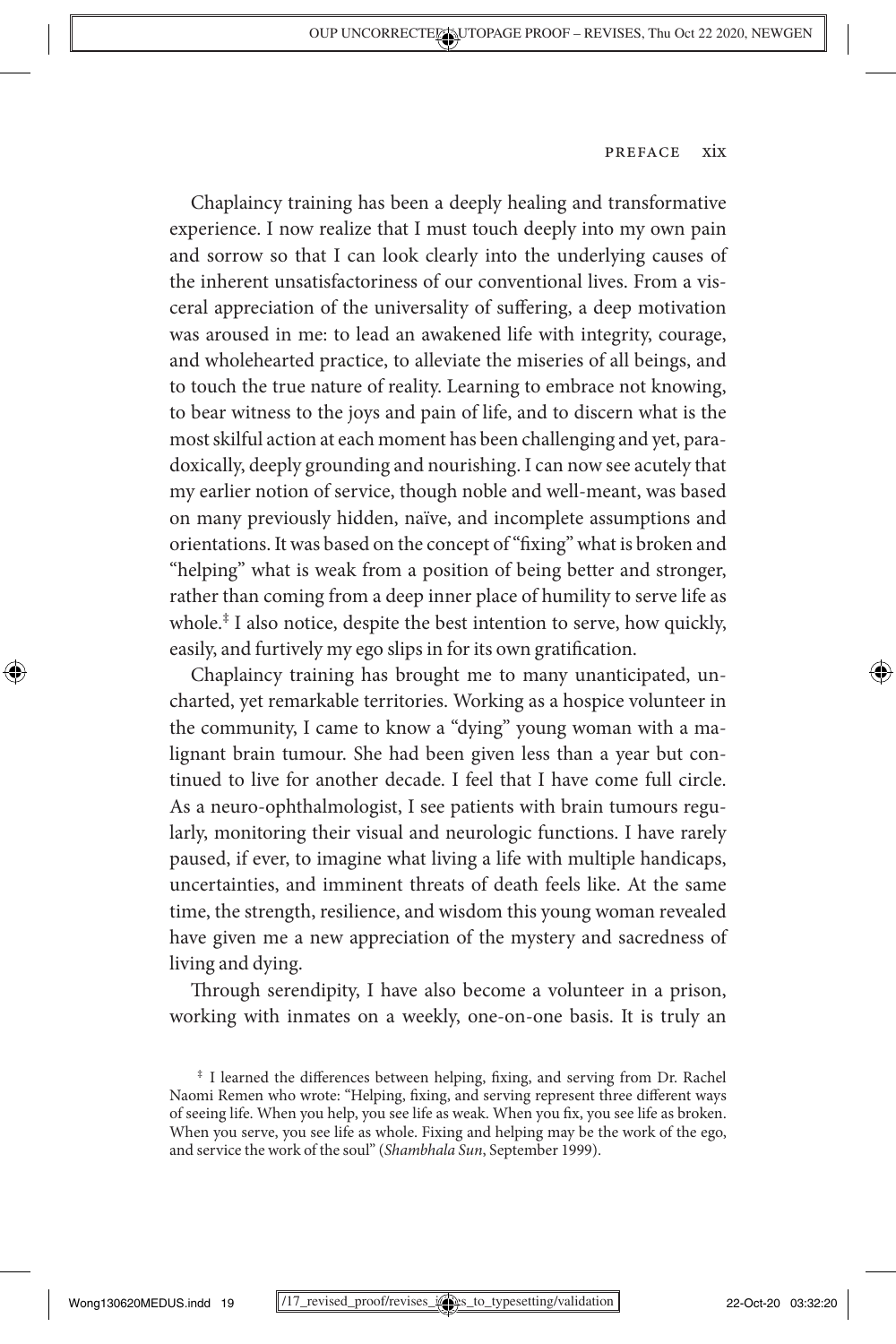eye-opening experience beyond my wildest imagination. I have become a witness to the most unimaginable, horrendous, and unbearably painful life circumstances that these men have endured from a very young age. I am astonished to notice a common theme among these men: extreme poverty, discrimination, physical and sexual abuses, alcohol and drug addictions, mental illnesses, psychological traumas, and violence, as well as brain and other physical injuries. Moreover, these adverse conditions seem to span generations. I also see how these men are forgotten by society, incarcerated in prison with its culture of subordination, without freedom, without having their simple needs or basic human rights met. They constantly continue to face physical and sexual violence, cruelty, injustice, loneliness, fear, and worse. Their experiences have made me realize that I have lived a privileged life, cocooned and ignorant of how different it could have been. How could I not bring my presence, my willingness to listen, and my companionship to these men who have never had the opportunities that I have taken for granted?

With these poignant exposures to life's adversity, I realized that I need to cultivate a deeper compassion and skilful means before I can truly serve others. Therefore, I decided to take a deep dive to study compassion in earnest for my chaplaincy thesis, combining my longstanding interests in psychology, biology, neuroscience, and social science with my curiosity to explore Buddhist teachings in greater depth. When I first encountered the ideal of *bodhisattvas* enlightened beings who are motivated to end all sufferings until all are liberated—I was completely enthralled. It was as if the ordeal of my hearing loss (which has since resolved) had cracked open my heart to hear the cries of the world, dissolving my personal boundary beyond time and space. When I first came across the idea of the "great compassion"—a non-referential, boundless compassion that becomes one's *raison d'être* not only to practise wholeheartedly, but also to pursue intellectual understanding to penetrate into the ultimate truth—I was moved to tears. I now realize that my interests in the sciences and my love for reading and writing, as well as my zeal for teaching, are not necessarily self-centered pursuits that hinder the path to awakening. On the contrary, I can realign my interests with a deep aspiration and intention to benefit all others. The results of this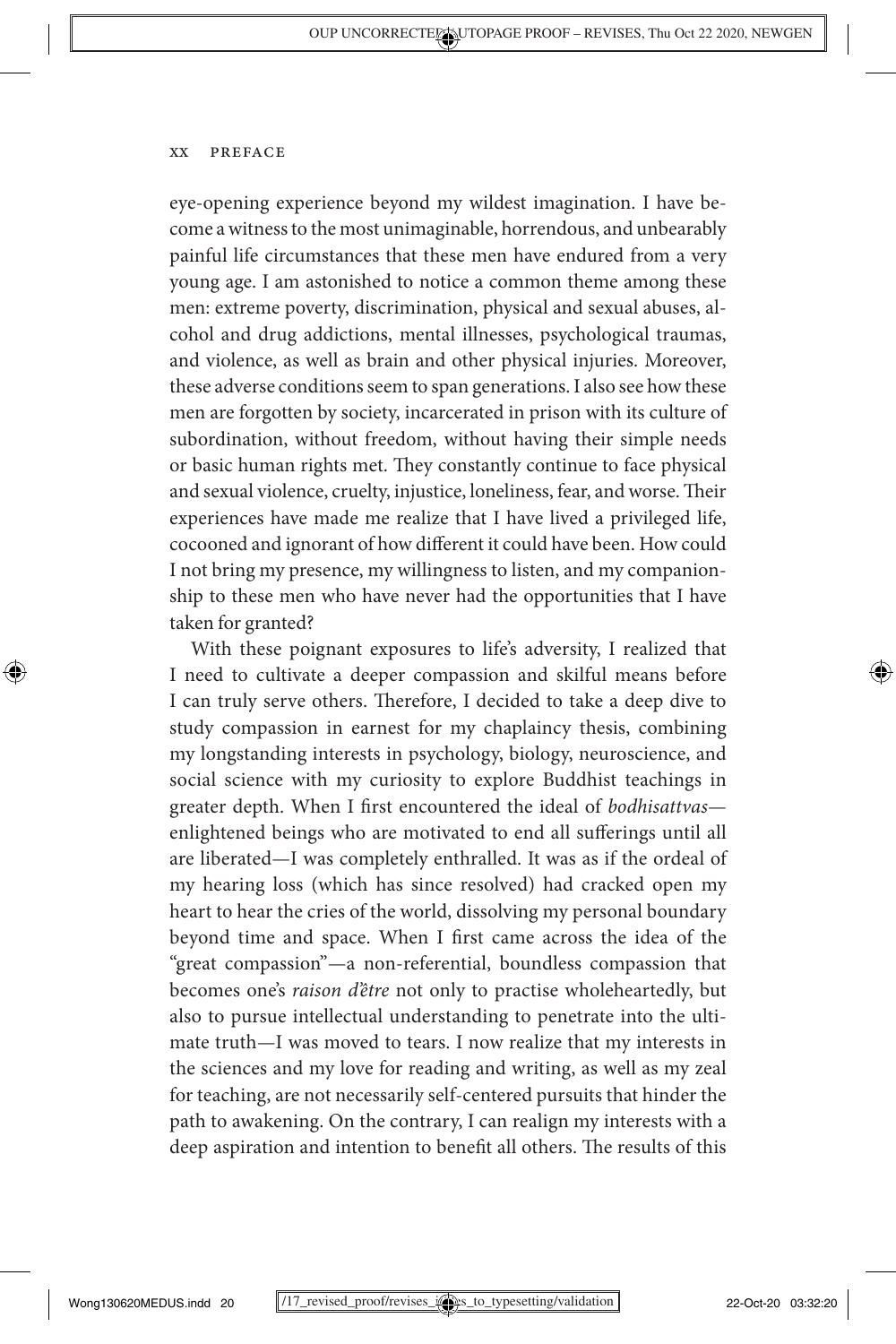recognition and exploration on the sciences of compassion led to the first half of the present book.

As I was nearing the completion of the thesis, I began to understand a main reason why I decided to make such a drastic change in my career: my disillusionment with the healthcare system. As a leader, I envisioned and attempted to build a more compassionate culture in the workplace where everyone—doctors, nurses, staff, administrators, and all others—comes together not only to serve patients and their families, but also one another, so that everyone can live a purposeful, fulfilling, and authentic life. Although there were some small successes, I was also met with much skepticism, cynicism, or silent acquiescence to the status quo. I pondered deeply inside and explored why I hit many roadblocks by reaching out to colleagues, other healthcare professionals, and caregivers to learn from their experiences. I researched and investigated why there is so much distress, burnout, and suffering in the healthcare world. I now have a fuller understanding of the hurdles that caregivers face, as well as some skilful ways to cultivate a compassionate and flourishing life, which I discuss in the second half of this book.

It is with great joy that I share this book with you. Whether you are a medical student, physician-in-training, practising doctor, nurse, social worker, therapist, chaplain, hospice worker, caregiver, volunteer, or someone who wants to live a compassionate and flourishing life, I sincerely hope that this book will encourage you to cultivate compassion as a skilful means to serve others and look more deeply into your own life. Individually and collectively, we can transform healthcare into a kinder, more caring system, as well as build a gentler, more just society that is so needed in this burning world.

#### **References**

- 1. Patients favor compassion, clinician empathy over low doc costs. 2018. https://patientengagementhit.com/news/patients-favor-compassionclinician-empathy-over-low-doc-costs
- 2. Lown BA, Chou CL, Clark WD, et al. Caring attitudes in medical education: Perceptions of deans and curriculum leaders. *J Gen Intern Med.* 2007;22(11):1514–1522.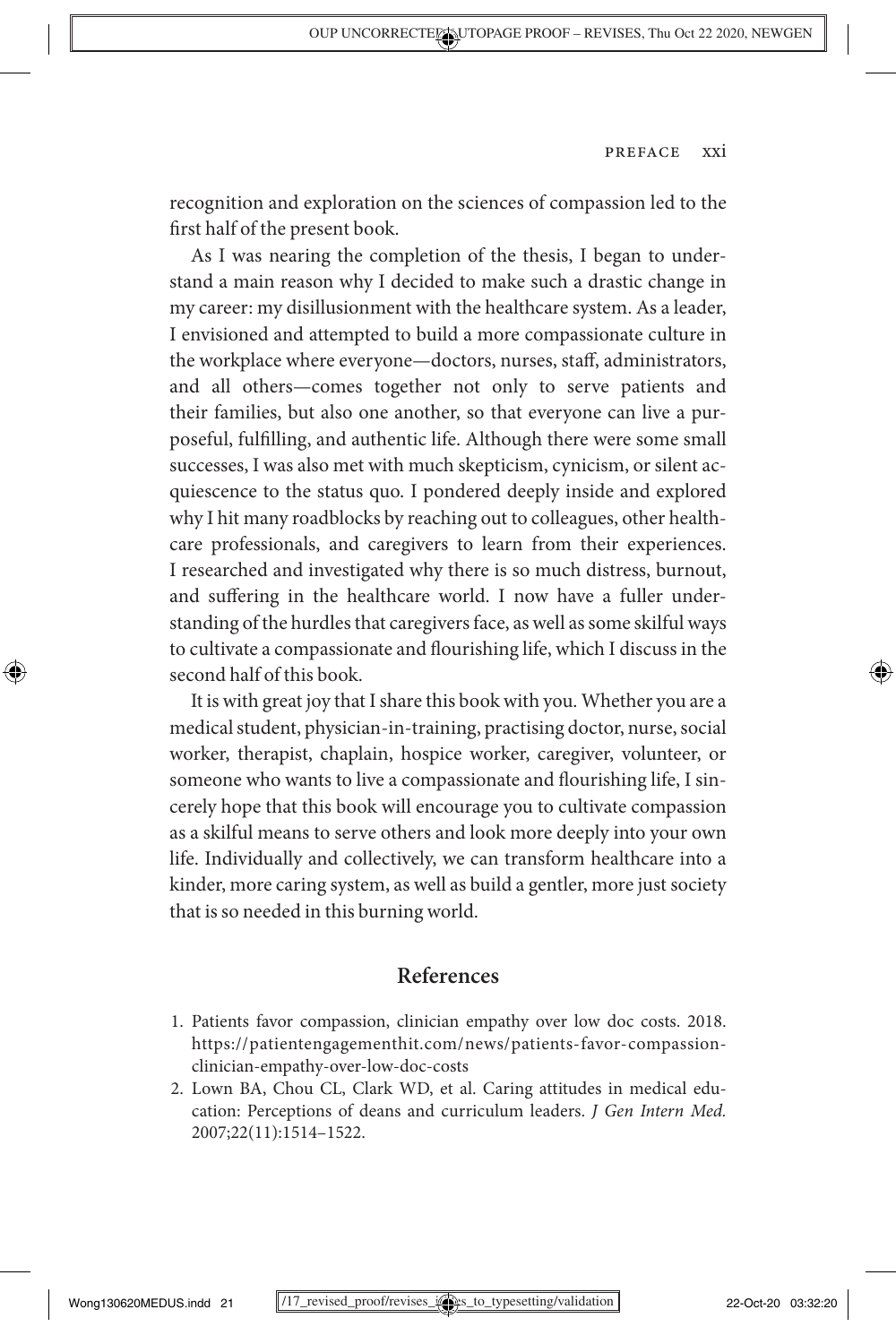## **Contents**

| Foreword<br>Preface |                                                                              | xi                |
|---------------------|------------------------------------------------------------------------------|-------------------|
|                     |                                                                              | XV                |
|                     | 1. What Are Empathy and Compassion?<br>A Western Perspective<br>Introduction | 1<br>$\mathbf{1}$ |
|                     | Empathy                                                                      | $\overline{c}$    |
|                     | Compassion                                                                   | 5                 |
|                     | Survival of the Kindest                                                      | 9                 |
|                     | Summary of Key Points                                                        | 10                |
|                     | 2. Is Compassion Innate? A Physiological Perspective                         | 15                |
|                     | The Autonomic Nervous System<br>The Neuroendocrine System                    | 16<br>17          |
|                     | <b>Behavioural Genetics</b>                                                  | 19                |
|                     | Physiological Benefits of Compassion                                         | 21                |
|                     | Summary of Key Points                                                        | 23                |
|                     | 3. Is Compassion Innate? A Psychological Perspective                         | 29                |
|                     | Evolutionary Psychology: The Emotion Systems                                 | 29                |
|                     | Developmental Psychology: The Attachment and Caregiving                      |                   |
|                     | <b>Behavioural Systems</b>                                                   | 32                |
|                     | Psychological Benefits of Compassion                                         | 37                |
|                     | Summary of Key Points                                                        | 38                |
|                     | 4. Is Compassion Innate? Spiritual and Eastern Perspectives                  | 45                |
|                     | An Overview of Spiritual Perspectives                                        | 45                |
|                     | Confucianism and the Golden Rule                                             | 48                |
|                     | Daoism and the Way                                                           | 49                |
|                     | <b>Buddhist Perspective on Compassion</b><br>The Four Immeasurables          | 49<br>52          |
|                     | Summary of Key Points                                                        | 59                |
|                     |                                                                              |                   |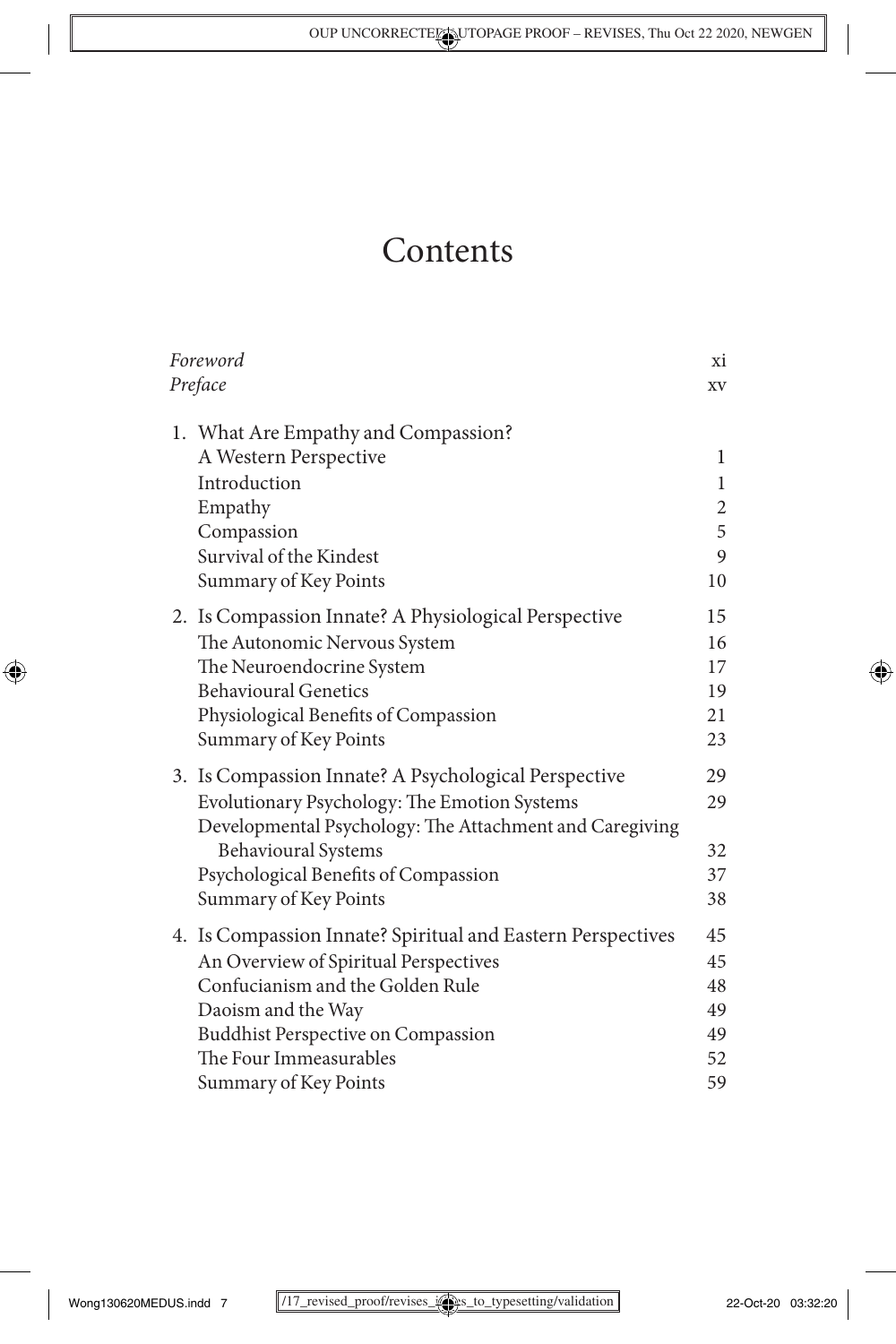| 5. East Meets West: Is Compassion Trainable?                                        |            |
|-------------------------------------------------------------------------------------|------------|
| A Neuroscientific Perspective                                                       | 63         |
| Mindfulness: Attentional Foundations of Compassion                                  |            |
| Practice                                                                            | 63         |
| The Practice of Compassion and Loving-Kindness                                      | 70         |
| Neuroplasticity: Compassion Is Both Innate and                                      |            |
| a Trainable Skill                                                                   | 76         |
| Science and the Relative Truth                                                      | 77         |
| Summary of Key Points                                                               | 79         |
| 6. What Are the Obstacles to Compassion?                                            | 89         |
| Obstacles to Compassion for Others                                                  | 89         |
| Obstacles to Receiving Compassion from Others and Self                              | 92         |
| Obstacles to Compassion in Healthcare                                               | 95         |
| Summary of Key Points                                                               | 105        |
|                                                                                     |            |
| 7. What Does It Take to Cultivate Compassion?                                       | 113        |
| Positive Disintegration and the Edge States                                         | 113        |
| The A.B.I.D.E. and G.R.A.C.E. Models of Cultivating                                 |            |
| Compassion                                                                          | 114        |
| Inner Compassion and Its Benefits                                                   | 119<br>124 |
| Compassionate Leadership to Build a Compassionate Culture                           | 127        |
| System Changes for Compassionate Healthcare<br>Benefits of Compassion in Healthcare | 129        |
| Summary of Key Points                                                               | 132        |
|                                                                                     |            |
| 8. A Wholistic Approach to a Compassionate and                                      |            |
| Flourishing Life                                                                    | 147        |
| Psychological Well-Being                                                            | 147        |
| Ethics and Moral Resilience                                                         | 148        |
| Social Engagement                                                                   | 152        |
| A Transcendental Life                                                               | 154        |
| Summary of Key Points                                                               | 155        |
| Postface                                                                            | 159        |
| Rites of Passage                                                                    | 159        |
| The Three Tenets                                                                    | 162        |
| Being with Living and Dying                                                         | 164        |
| A Koan                                                                              | 166        |
| Acknowledgments                                                                     | 171        |